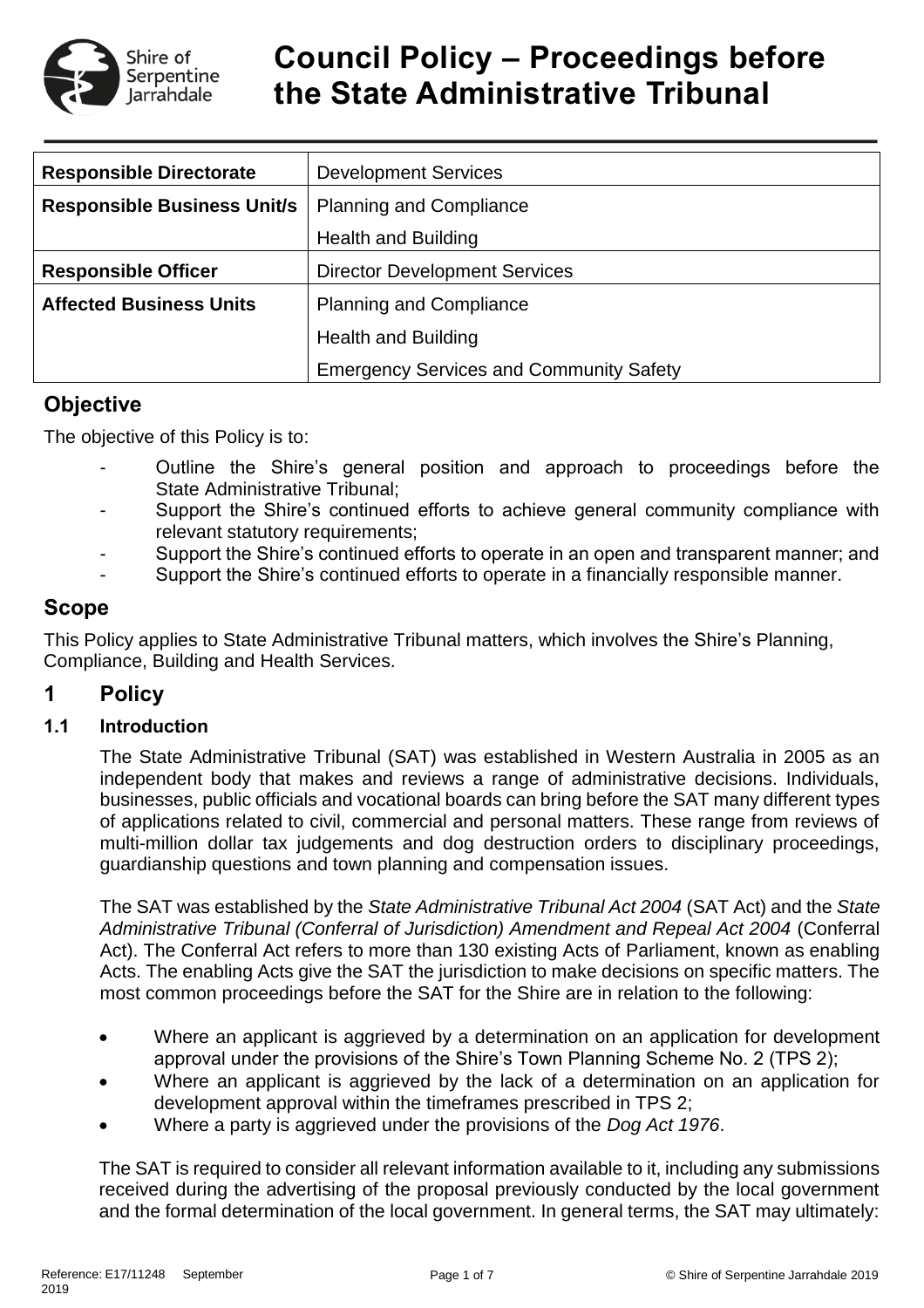

- Reaffirm the original decision;
- Set aside or vary the original decision and substitute its own decision; or
- Invite the Shire to re-consider the proposal, often in the light of new information that has become available during proceedings before the SAT.

This policy does not deal with the procedures involved in making an application for review or the process of the review as these matters are the subject of separate legislation and regulations.

#### **2 Status**

#### **(a) Relationship to** *State Administrative Tribunal Act 2004*

This policy shall be read in conjunction with the SAT Act. To the extent of any inconsistency between this policy and the SAT Act, the SAT Act shall prevail.

#### **(b) Relationship to Town Planning Scheme No.2**

This Policy shall read in conjunction with Clause 8.6 of TPS2, which states the following:

'An applicant aggrieved by a decision of the Council in respect of the exercise of a discretionary power under the Scheme may appeal in accordance with Part V of the Act and Rules and Regulations made pursuant to the Act.'

To the extent of any inconsistency between this policy and the provisions of TPS2, the Scheme shall prevail.

#### **3 Interpretations**

This policy does not seek to establish any specific interpretations or definitions for terms it contains.

#### **4 Policy Measures**

#### Council's Role in SAT Proceedings

- 4.1 Upon the commencement of a SAT review the Council ceases to be the decision-maker with respect to the matter the subject of the review (unless the SAT invites the Council to reconsider its original decision), and instead becomes a party to the proceeding. However the Council has an obligation under the SAT Act to use its best endeavours to assist the SAT to make the correct and preferable decision in the review.
- 4.2 In order to maintain the integrity of the SAT review process and uphold its obligation to the SAT, elected members and employees should avoid discussions or correspondence concerning an ongoing SAT review with third parties, except where necessary or appropriate:
	- to inform a person that a matter is before the SAT;
	- to make a person aware of their ability to access relevant information on the SAT website at **[www.sat.justice.wa.gov.au](http://www.sat.justice.wa.gov.au/)**, including information concerning the role of third parties in SAT reviews;
	- to inform a person of the outcome of a step in, or the outcome of, the SAT proceedings; and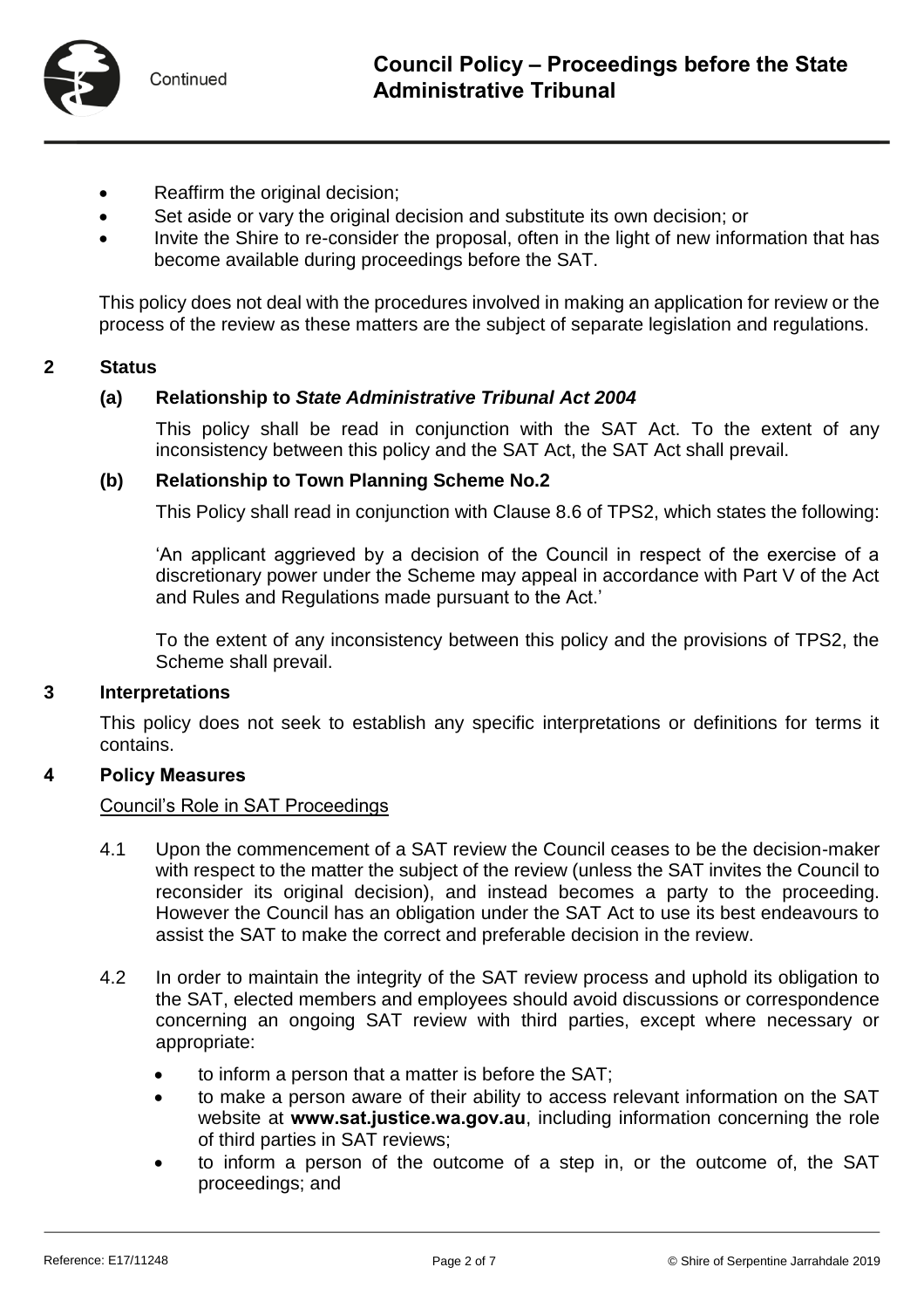

- to assist the SAT or the Council in the SAT review (e.g. to obtain advice from an expert or government agency, or to obtain a witness statement).
- 4.3 In the interests of avoiding any later conflict and in maintaining integrity in the process, direct communication between a proponent and the Shire's elected members (individually or collectively) should be avoided for the duration of proceedings before the SAT. Should contact be made by a proponent, the elected member/s are encouraged to:
	- make the person aware of this Council policy; and
	- advise the applicant to contact the Shire's responsible officer if they require any further information.

#### Representation

- 4.4 Where the applicant has retained legal representation, the Shire will be legally represented.
- 4.5 Where an applicant has elected on their application for review to the SAT in a Class 1 planning matter to not have legal representation, the Shire shall be represented by either officers or appointed consultants.
- 4.6 Where a Council decision is the same or essentially the same as an officer's recommendation, or corrects or improves the content of an officer's recommendation, then officers shall generally provide a written response on behalf of the Council and/or attend a mediation or Tribunal hearing as an expert witness to represent the Council's position. Decisions in respect of which officers are to attend proceedings shall be determined by the Chief Executive Officer.
- 4.7 Where an application is made for the review of a decision that is substantially inconsistent with a recommendation made by Shire officers, then in the interests of the Council and Shire officers, and to assist the SAT, independent consultants may be engaged to represent the Shire during the SAT process, and will usually be engaged if the matter proceeds to a final hearing. This does not preclude Officers from attending mediation to provide the SAT factual information on behalf of Council
- 4.8 The decision to engage, or not engage, independent consultants as described in 4.7 above, shall be made by the Chief Executive Officer or relevant Director.

#### Mediation Proceedings

4.9 The Shire acknowledges the Tribunal's desire to resolve matters by mediation where possible and will generally agree to participate in the SAT mediation process, provided there is a reasonable prospect of reducing or clarifying the issues in dispute, or achieving a negotiated outcome. Discussions occurring for the purposes of mediation are conducted by the Tribunal on a "without prejudice" and confidential basis and the Council acknowledges that the content of this discussion cannot be discussed outside the mediation session.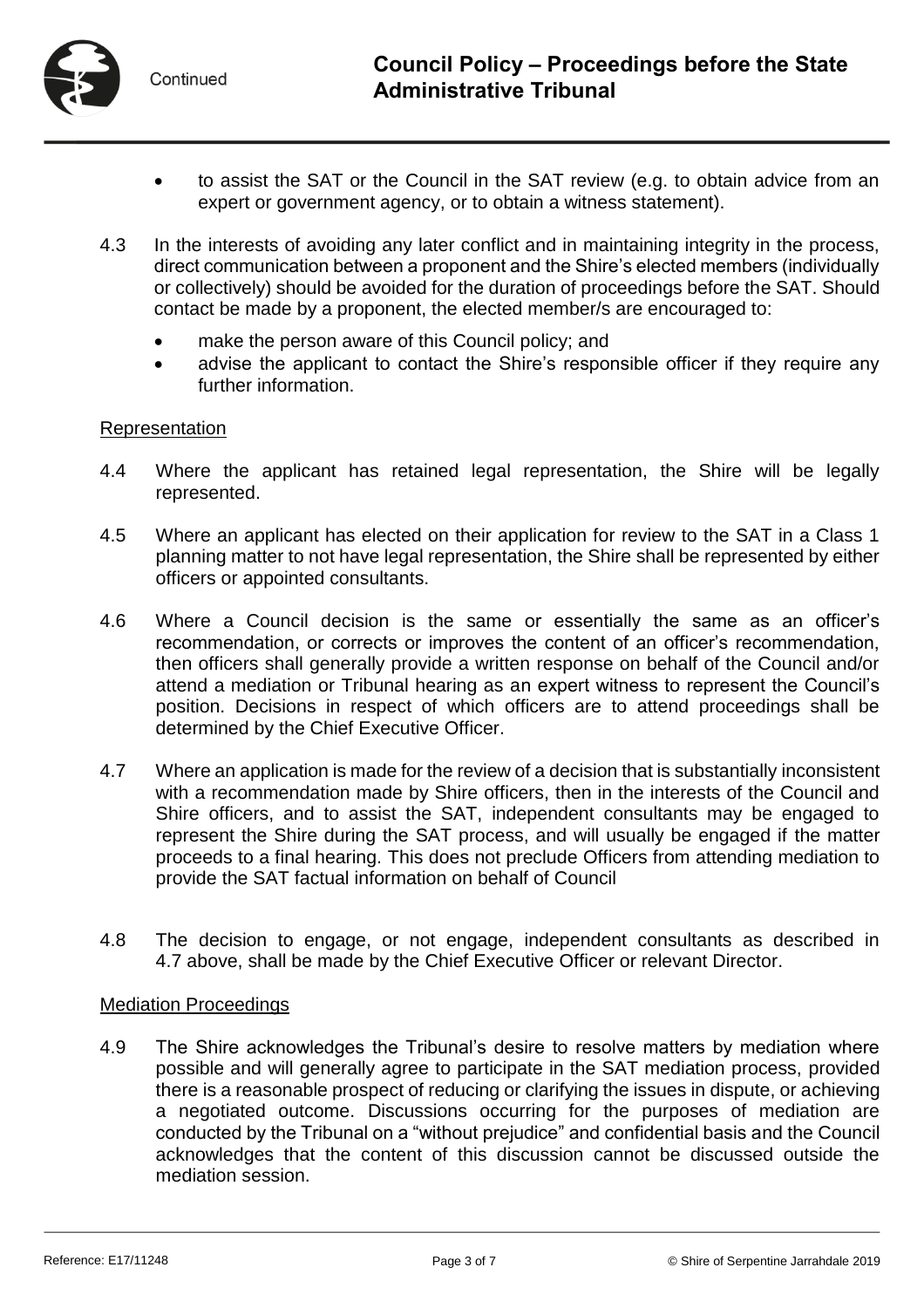

- (a) Shall participate constructively in the mediation in order to attempt to reach a compromise solution;
- (b) Shall not agree to any compromise solution at the mediation beyond the scope of the officer's delegated power; and
- (c) Shall refer any potential solutions arising out of the mediation back to the decision maker in the original application.

With respect to (b) above, where the matter was originally considered by Council, any proposed compromise solution arising from the mediation shall be presented to Council for further consideration in accordance with the procedures for section 31 reconsiderations set out below.

4.10 Where practical, officers shall provide regular updates on proceedings before the SAT to elected members. The updates shall, however, generally be limited to issues relating to the programming of proceedings, including timeframes and likely cost implications. Specific details in relation to the proceedings shall generally not be discussed and officers and elected members shall acknowledge that such meetings are not decision-making forums.

#### Section 31 Reconsiderations

- 4.11 The Tribunal may refer a matter to Council under section 31 of the SAT Act, inviting Council to reconsider the original decision. This regularly occurs following the mediation process, or where there has been a deemed refusal. In the interests of achieving time and cost-effective outcomes for all parties involved, officers shall generally seek to resolve matters through a section 31 reconsideration process.
- 4.12 The responsible Shire officer, in consultation with their Director, shall have the discretion to advise the SAT member during mediation proceedings as to whether or not a reconsideration under section 31 would likely assist with the resolution of matter in a timely and cost effective manner.
- 4.13 Upon receipt of an invitation from the SAT to reconsider the matter, the officer shall assess the proposal and refer it to the Council. The Council may then affirm the original decision, vary the decision or set aside the decision and substitute a new decision.
- 4.14 Except where, in the opinion of the Chief Executive Officer there are exceptional circumstances which justify a contrary position, reports presented to Council for consideration under Section 31 of the Act following mediation may be presented as confidential reports.
- 4.15 Where a proposal the subject of a SAT review has already been advertised by the Council, the proposal will not be re-advertised before the Council reconsiders the proposal pursuant to a section 31 invitation except where:
	- (a) the SAT mediating member suggests re-advertising, or the applicant agrees; or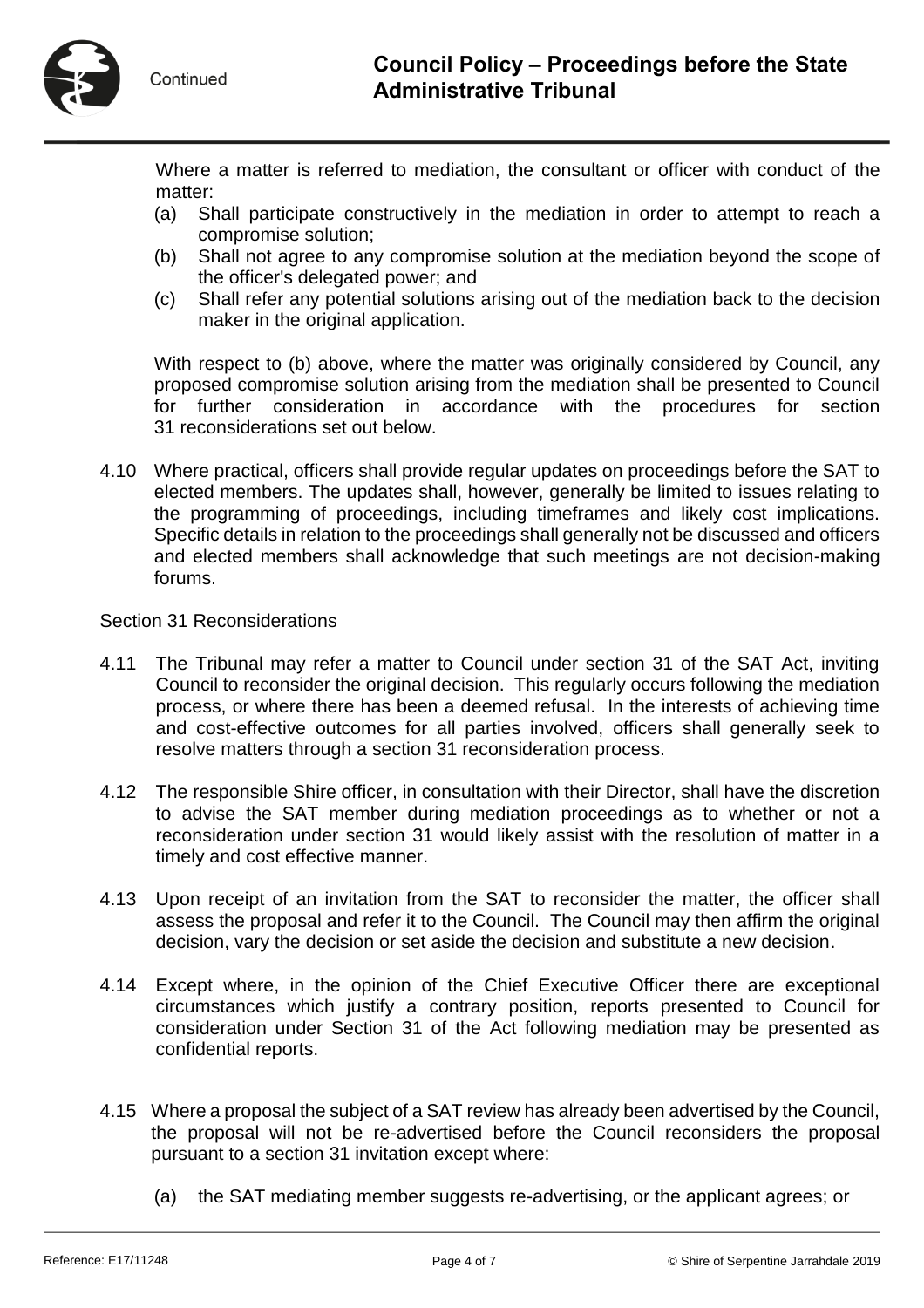- (b) the proposal to be re-considered is substantially different to the proposal in the form already advertised and may add planning issues not raised by the original proposal; or
- (c) in the judgment of the officer with conduct of the matter, there are exceptional circumstances which justify re-advertising.

If it is determined by the relevant officer that a proposal should be re-advertised before a re-consideration by the Council, but the applicant does not consent to the re-advertising, the officer shall be entitled to decline to refer the proposal back to the Council.

4.16 Following the Council's decision upon re-consideration, the Shire will inform persons who made a submission (whether on the original or amended proposal) of the Council's decision.

#### Involvement of third parties

- 4.17 Third parties may make a request at any time to the SAT to make a submission, either in person or in writing, in respect of a particular matter. Such requests must be in writing and sent to the SAT (not through the Shire).
- 4.18 A third party may only be present during a mediation session by invitation from the Tribunal.
- 4.19 It is the responsibility of any third party interested in proceedings before the SAT to obtain their own independent advice. The Shire may, however, raise awareness of the ability of a third party to make a submission to the SAT through the following methods:
	- making this policy publicly available through the Shire's policy manual, which is published on the Shire's website; and
	- informing those persons who lodged a submission during the public advertising of a proposal of the lodgement of a SAT application for review. The Shire shall make all reasonable endeavours to contact, in writing, such persons within a fourteen (14) day period of the Shire's receipt of a copy of the application for review.
- 4.20 Upon receipt of a request by a third party to make a submission, the SAT must consider whether the person has 'sufficient interest' in the proposal to justify their involvement and whether the involvement of the person would aid the SAT in progressing the matter towards an ultimate determination. The involvement of a third party is generally limited to final hearings, which are usually only programmed where mediation proceedings have failed to reach an agreed outcome between the applicant and the Shire.
- 4.21 As the Shire is bound by the confidential nature of the process, the Shire will generally be unable to provide any updates to a third party as to the progress of a section 31 re-consideration until after it has been determined.

#### Appeals against Decisions of the Tribunal

4.22 The Shire will not generally appeal a decision of the Tribunal unless, in the opinion of the Council following legal advice, it is considered that the Tribunal has made an error of law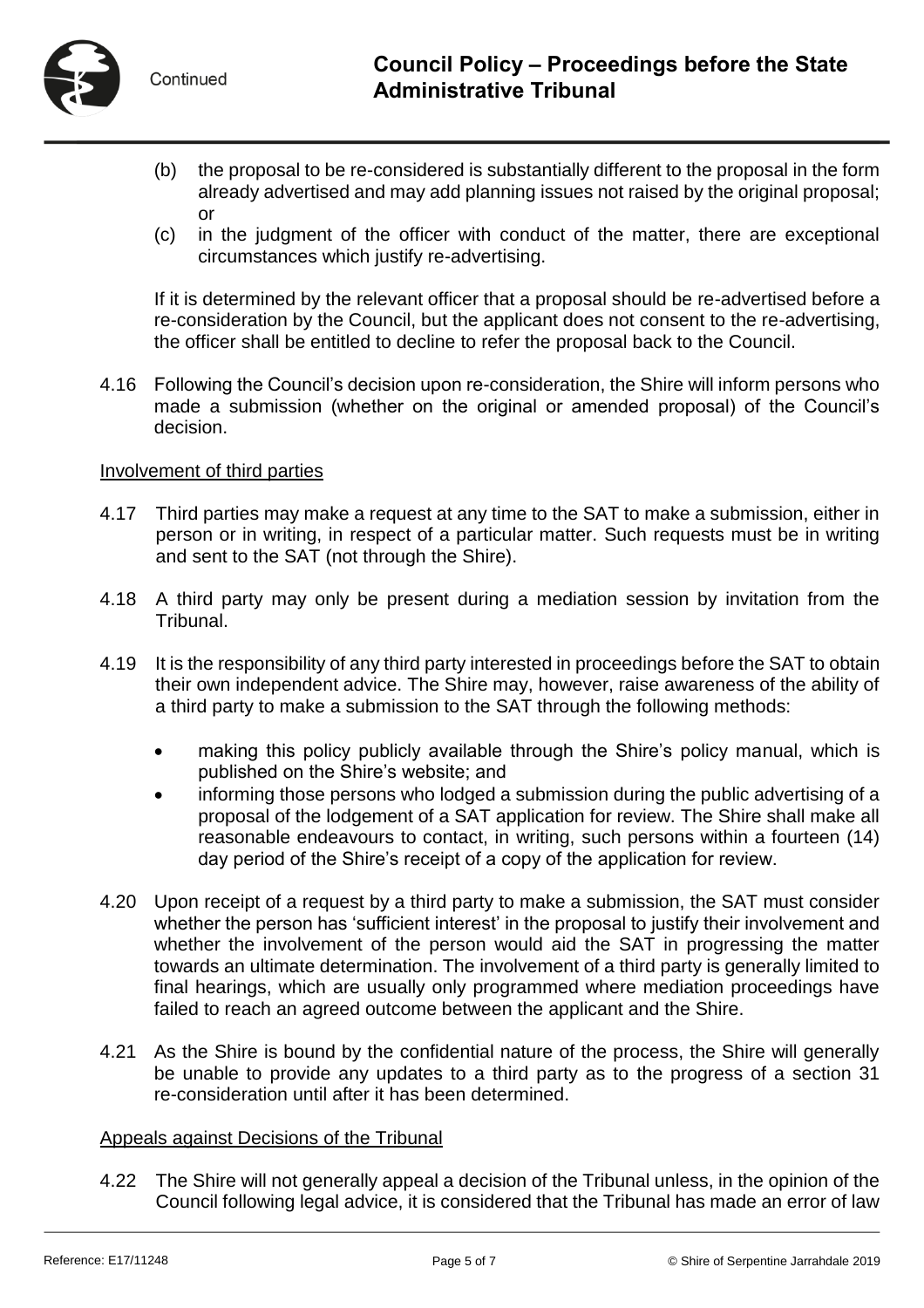

and the issue at stake has significant implications for the Shire or local government in general.

#### Parallel Direction Notice under s214 of the *Planning and Development Act 2005*

4.23 Where an application for review of a decision is lodged and the matter is also the subject of a direction notice under s214 of the *Planning and Development Act 2005*, the Shire will generally defer enforcement of the direction notice until such time as the application before the Tribunal is determined. In the event that the review application is dismissed, the Shire will enforce the direction notice immediately without further consideration by Council.

#### Notifying parties of proceeding outcomes

- 4.24 Upon the conclusion of proceedings before the SAT, information about the outcome is notified in the following manner:
	- Through the publication of a decision report by the SAT on the SAT website at [www.sat.justice.wa.gov.au;](http://www.sat.justice.wa.gov.au/)
	- Through written advice being sent to those persons who lodged submissions during the public advertising of the proposal;
	- Through the inclusion of relevant details in the monthly 'Information Report' presented to Council through relevant Committee and Council Meetings.
- 4.25 The information made available by the Shire will usually be limited to the decision outcome (e.g. approval or refusal) and shall not include information that is not generally publicly available – for example the nature of discussions before the SAT that were conducted in a confidential manner.

## **Definitions**

Not applicable

## **Relevant Policies/Council Documents**

Not applicable

## **Legislation/Local Law Requirements**

- *Local Government Act 1995;*
- *State Administrative Tribunal Act 2004 (SAT Act);*
- *State Administrative Tribunal (Conferral of Jurisdiction) Amendment and Repeal Act 2004 (Conferral Act);*
- *Town Planning Scheme No 2 (TPS2);*
- *Planning and Development Act 2005;*
- *Building Act 2011;*
- *Building Regulations 2012;*
- Food Act 2008;
- Caravan Parks & Camping Ground Act;